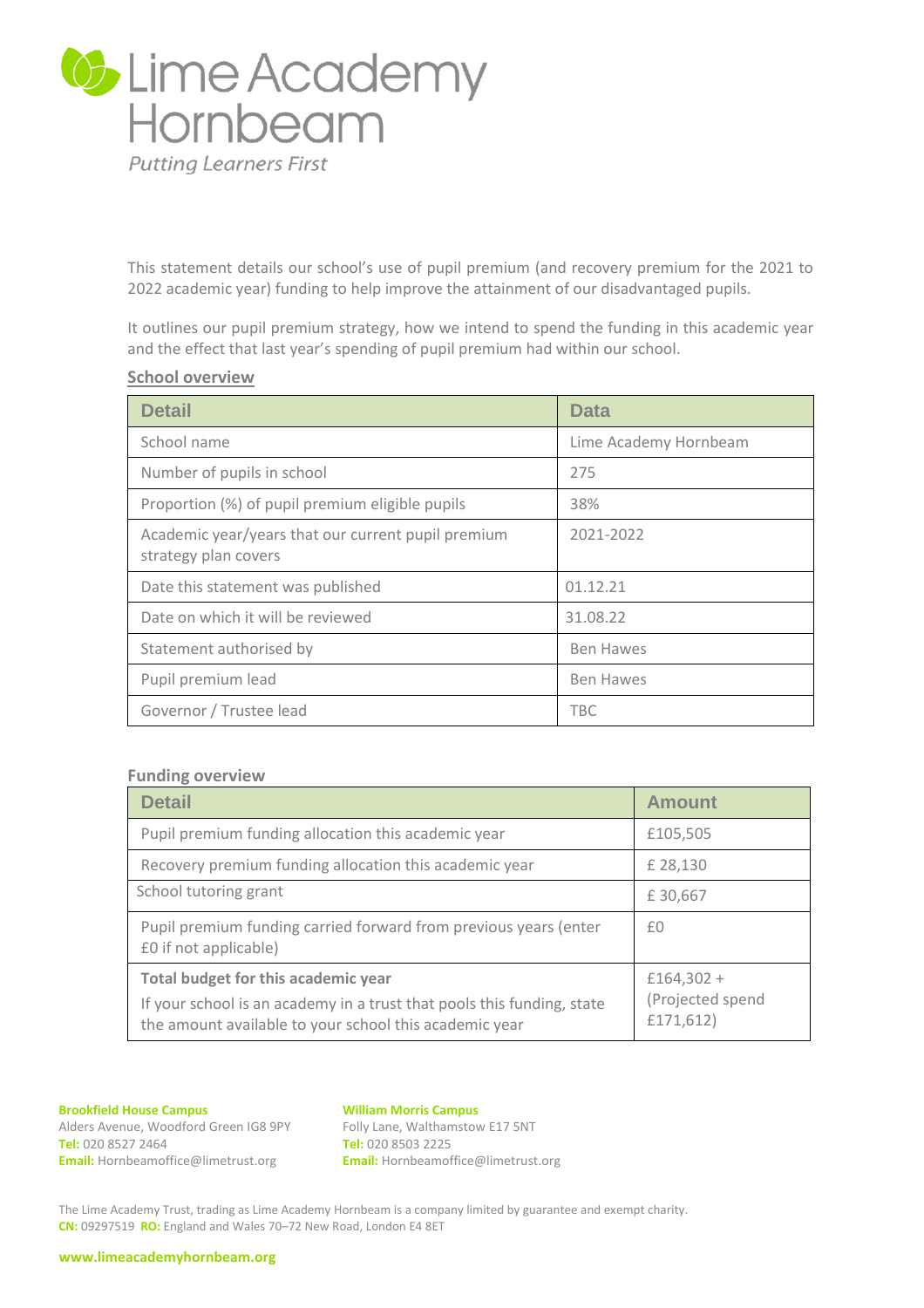

# **Part A: Pupil premium strategy plan**

## **Statement of intent**

At Lime Academy Hornbeam, we want to provide the best educational experience possible to support all our pupils for when they leave us. We aim to provide an enriching curriculum, that is delivered by specialist teachers where students can apply their skills and knowledge into real life contexts. We want our pupils to overcome their barriers and be successful in life.

# **Challenges**

# Key challenges to achievement

| <b>Challenge</b><br>number | <b>Detail of challenge</b>                                                                                                                                                                                                                |
|----------------------------|-------------------------------------------------------------------------------------------------------------------------------------------------------------------------------------------------------------------------------------------|
|                            | All pupils have an Education, Health and Care (EHC) Plan with an increasing<br>number of pupils with co-existing conditions impacting on their everyday lives                                                                             |
|                            | An increasing number of pupils have complex mental health needs that<br>require specialist support                                                                                                                                        |
| 3                          | Some pupils present with complex behaviours that may challenge (some<br>eligible for PP) which poses a barrier to learning and can have detrimental<br>effect on their progress towards end of Key Stage objectives within their<br>EHCP. |
|                            | Some pupils have significant and/or complex medical issues that require<br>specialist support                                                                                                                                             |
| 5                          | Specialist knowledge of teachers in relation to specific needs and appropriate<br>strategies                                                                                                                                              |
| 6                          | Lack of opportunity for enrichment activities for some pupils at home                                                                                                                                                                     |

## **Intended outcomes and success criteria**

| <b>Intended outcome</b>                                                                                     | <b>Success criteria</b>                                                                                                                                                                                                   |
|-------------------------------------------------------------------------------------------------------------|---------------------------------------------------------------------------------------------------------------------------------------------------------------------------------------------------------------------------|
| For pupils to undertake activities to raise<br>their self-esteem and self-confidence.                       | All PP pupils access enrichment activities/<br>educational visits and show observable gains in<br>their confidence and self-esteem. Evidenced<br>with EfL Learning journeys and pupil<br>questionnaire (where applicable) |
| For pupils with communication difficulties<br>to be able to use alternative means of<br>communication       | Pupils will functionally communicate using<br>their preferred modes of communication -<br>Evidence through QA, EHCP reviews                                                                                               |
| All pupils working towards managing their<br>self-regulation in a variety of environments<br>as appropriate | Pupils have greater strategies to manage their<br>emotions - evidence is the reduction of<br>behaviours that can challenge. Greater access<br>to learning improving EHCP outcomes                                         |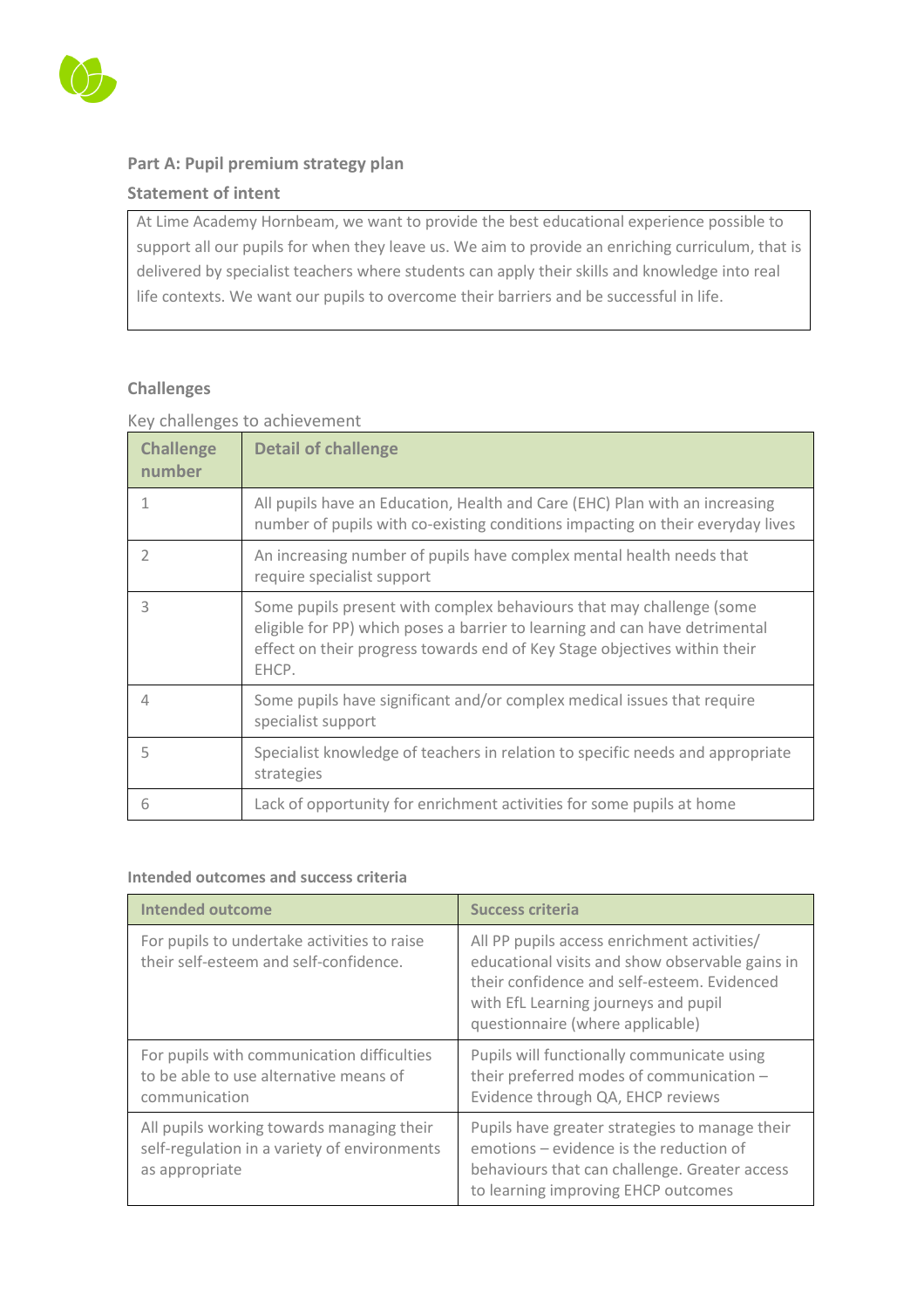

| All pupils to access enrichment | All pupils have regular access to offsite visits to |
|---------------------------------|-----------------------------------------------------|
| opportunities                   | improve their educational experience $-$            |
|                                 | Measured through the participation log              |

### **Activity in this academic year**

This details how we intend to spend our pupil premium (and recovery premium funding) this academic year to address the challenges listed above.

## **Disadvantaged pupil barriers to success Pupil Premium £107,163**

| <b>Activity/projected</b><br>spend                  | <b>Evidence that supports this approach</b>                                                                                                                                                                        | <b>Challenge</b><br>number(s)<br>addressed |
|-----------------------------------------------------|--------------------------------------------------------------------------------------------------------------------------------------------------------------------------------------------------------------------|--------------------------------------------|
| <b>Music Tutor</b><br>£29,916 p.a.                  | To use music as a vehicle for pupils to express<br>themselves and to discuss key issues relating to<br>their lives                                                                                                 | 1, 2, 3, 5, 6                              |
| Speech & Language<br>Therapy (SALT)<br>£57.000 p.a. | SALT Therapy helps language difficulties, speech<br>delay and disorder, social communication<br>difficulties including ASD. With a focus on AAC and<br>improving/implementing communication systems<br>for pupils. | 1, 2, 3, 4, 5, 6                           |
| <b>Family Support Worker</b><br>£20,24775%          | Parental engagement with activities and strategies<br>to help support their children                                                                                                                               | 1,2,3,4,5,6                                |

### **Wider strategies for the current academic year Recovery Premium Allocation & School Tutoring Grant £64,449**

All PP pupils access enrichment activities/ educational visits and show observable gains in their confidence and self-esteem.

| <b>Activity/projected spend</b>                                     | <b>Evidence that supports this approach</b>                                                                                                                               |
|---------------------------------------------------------------------|---------------------------------------------------------------------------------------------------------------------------------------------------------------------------|
| Enrolment onto the DofE<br>course – Bronze Award<br>£792            | To supports students with their social, emotional and health<br>needs. To improve strength of CVs for chances to succeed in<br>further education, training, or employment |
| Careers Advisor KS3 -5<br>To be identified                          | To improve strength of CVs for chances to succeed in further<br>education, training, or employment.                                                                       |
| <b>Extended services Breakfast</b><br>& After-school club<br>£9,500 | To provide additional support to pupils to improve their<br>chances to succeed in further education                                                                       |
| Paediatric aquatic Therapy<br>£4,900                                | Paediatric aquatic Therapy helps to improve concentration<br>and attention span. Facilitating neurodevelopmental growth<br>and improving range of motion.                 |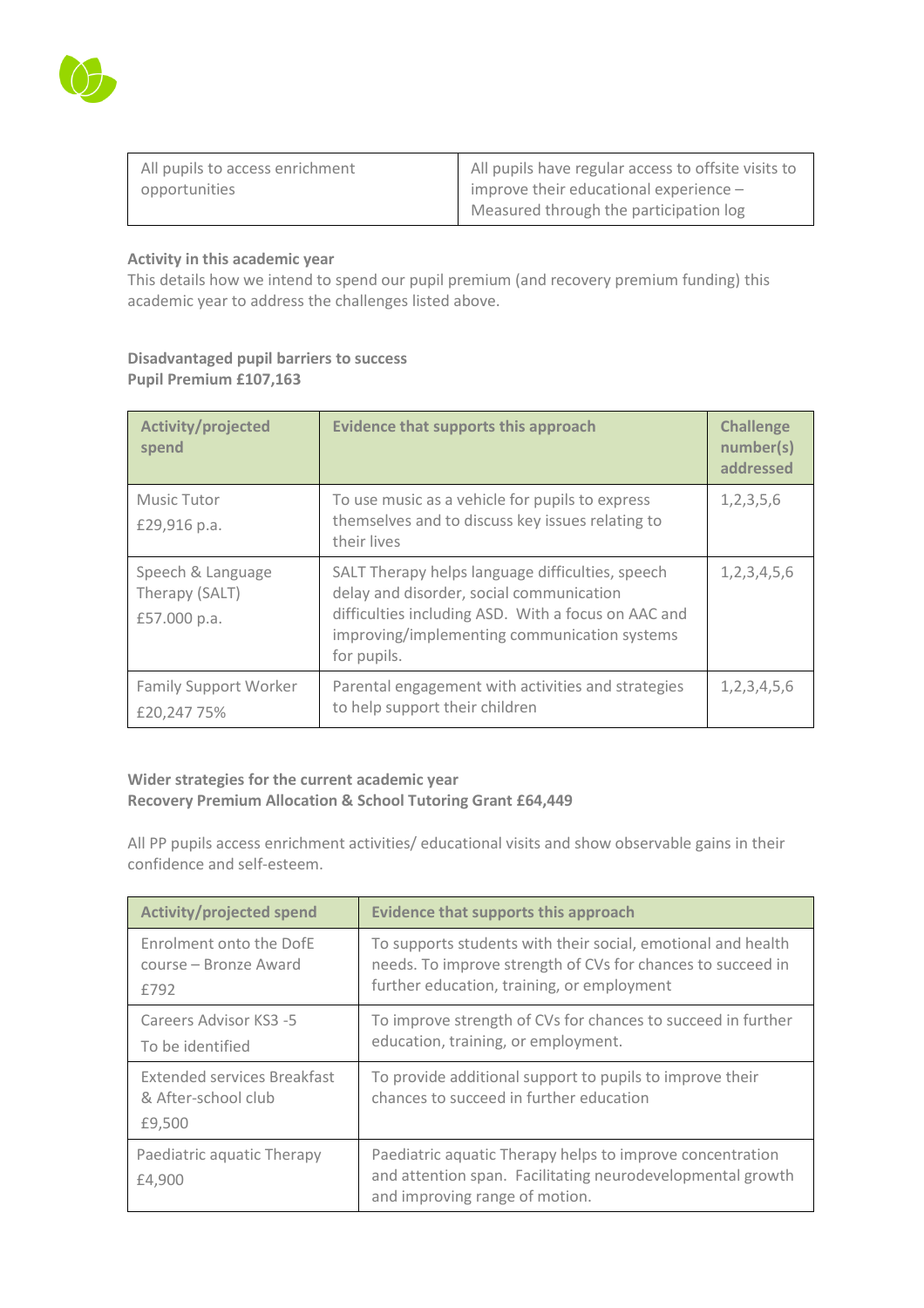

| <b>Horse Riding Therapy</b><br>£5,500                                                              | Horse Riding Therapy helps to improve concentration and<br>attention span. Facilitating neurodevelopmental growth and<br>improving range of motion.                                                                                                                                                                                                                                                                                                                                                                                                                                                                               |                                                                                                                                                                                  |  |
|----------------------------------------------------------------------------------------------------|-----------------------------------------------------------------------------------------------------------------------------------------------------------------------------------------------------------------------------------------------------------------------------------------------------------------------------------------------------------------------------------------------------------------------------------------------------------------------------------------------------------------------------------------------------------------------------------------------------------------------------------|----------------------------------------------------------------------------------------------------------------------------------------------------------------------------------|--|
| Music Therapy<br>Breakfast & Afterschool club<br>£18.22 $p/h$<br>1 hr x 4 sessions $p/w$<br>£2,769 | Additional music therapy sessions for pupils to use music as a<br>vehicle for students to express themselves and to discuss key<br>issues relating to their lives                                                                                                                                                                                                                                                                                                                                                                                                                                                                 |                                                                                                                                                                                  |  |
| Art Therapy<br>£50.00 $p/h$ - 2 day per week<br>x 39 £23,400                                       | Additional art therapy sessions for pupils to use art as a<br>vehicle for students to express themselves and to discuss key<br>issues relating to their lives                                                                                                                                                                                                                                                                                                                                                                                                                                                                     |                                                                                                                                                                                  |  |
| Media Vocational Tutor-<br>(new post)<br>£18.22p/h<br>1 hr x 4 sessions $p/w$<br>£2,769            | To encourage and increase pupils skills in the safe use of<br>media                                                                                                                                                                                                                                                                                                                                                                                                                                                                                                                                                               |                                                                                                                                                                                  |  |
| SEN Therapist/Counsellor<br>£75 per day - 2 per week<br>£5,850                                     | Objective - for every learner to be able to express, articulate<br>their experiences and to move beyond where they currently<br>are in a small but significant way<br>Outcome – embed within the framework in line with Lime<br>Academy Hornbeam's philosophy in supporting the well-<br>being of its pupils and their families within the community                                                                                                                                                                                                                                                                              |                                                                                                                                                                                  |  |
| Individualised offer for all<br>pupils                                                             | All pupils to have individualised offer that meets their needs<br>and supports them in progressing towards their highly<br>individualised goals.                                                                                                                                                                                                                                                                                                                                                                                                                                                                                  |                                                                                                                                                                                  |  |
| Projected spend on parental<br>engagement<br>£6,749                                                | Pupils pathways derived from EHCP are embedded into both<br>individual Digital Passports and daily curriculum<br>Barriers to learning these priorities address:<br>Physical disabilities and other SENDs including access<br>to learning<br>Parental engagement with activities and strategies to<br>$\bullet$<br>help support their children - Family Support Worker<br>A lack of self-confidence to achieve<br>$\bullet$<br>Economic hardship effecting the learning<br>$\bullet$<br>opportunities that pupils can access<br>Reduced attendance due to medical/health<br>$\bullet$<br>conditions restricting access to learning |                                                                                                                                                                                  |  |
| Targeted academic support<br>for current academic year                                             | Priority 1                                                                                                                                                                                                                                                                                                                                                                                                                                                                                                                                                                                                                        | Class teachers to be directly responsible for<br>the progress and attainment of their Pupil<br>Premium pupils. Clear evidence of progress<br>towards individual EHCP outcomes is |  |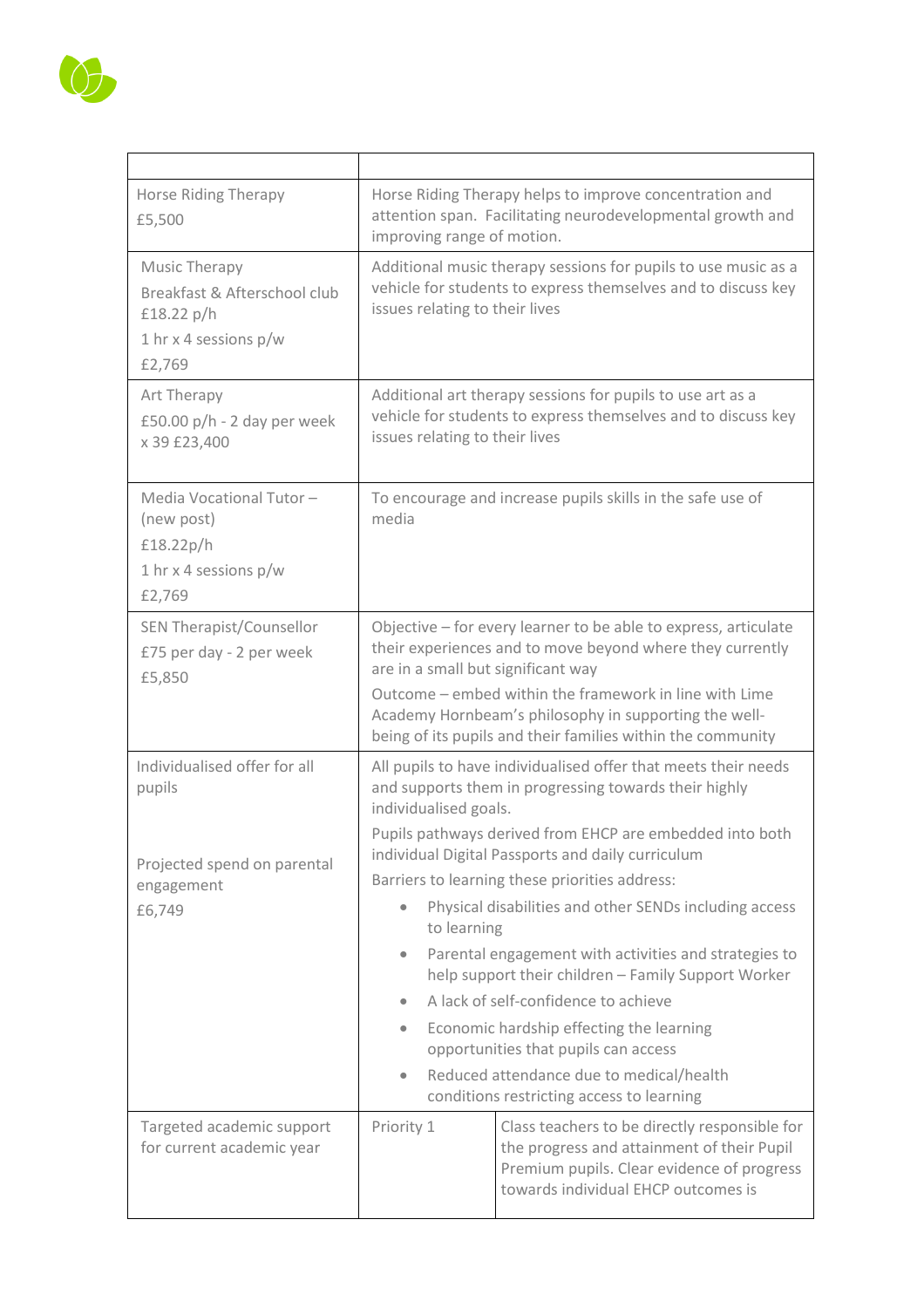

## **Part B: Review of outcomes in the previous academic year**

## **Pupil premium strategy outcomes**

This details the impact that our pupil premium activity had on pupils in the 2020 to 2021 academic year.

Due to COVID-19, performance measures have not been published for 2020 to 2021